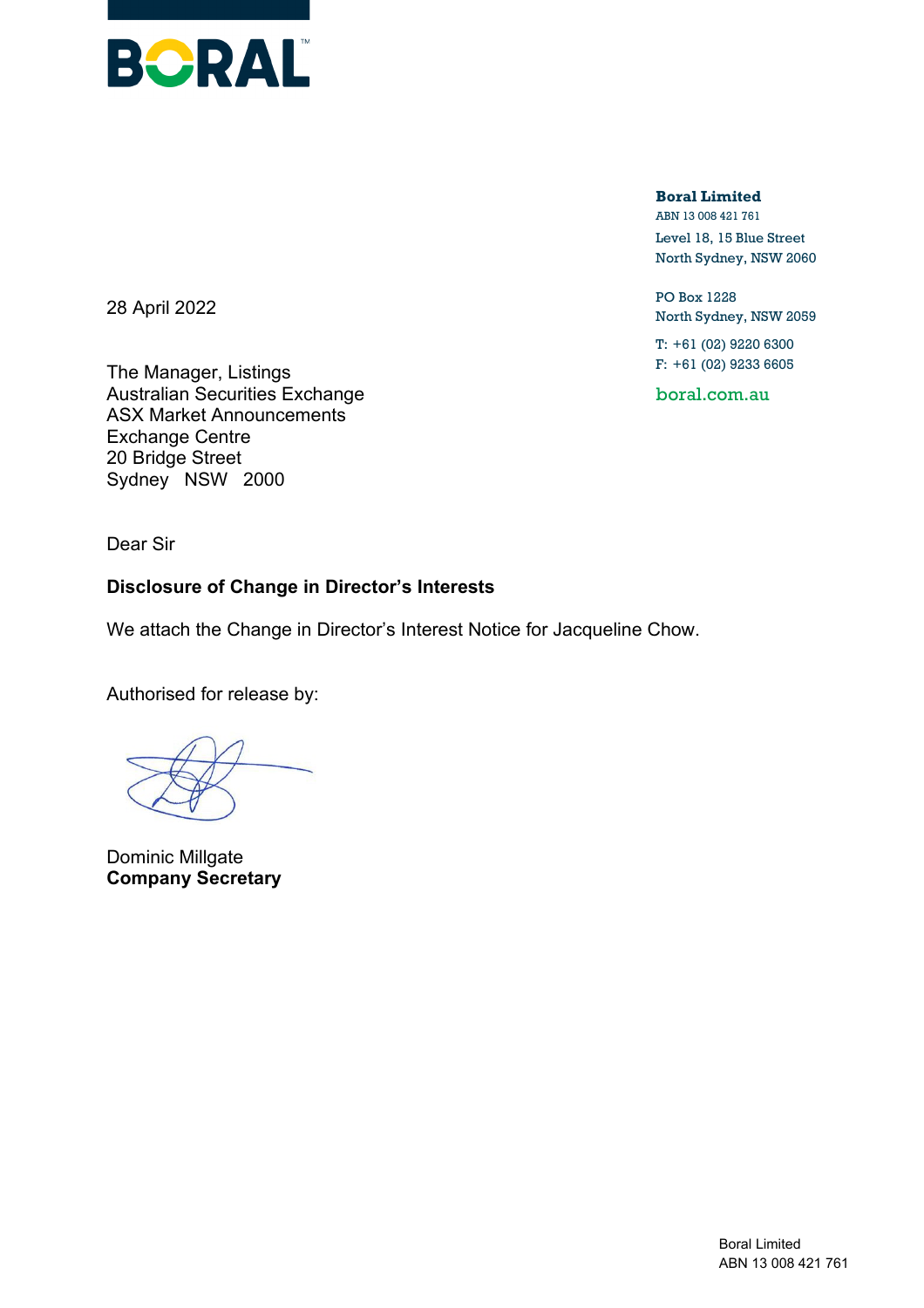### *Rule 3.19A.2*

# **Appendix 3Y**

# **Change of Director's Interest Notice**

*Information or documents not available now must be given to ASX as soon as available. Information and documents given to ASX become ASX's property and may be made public.*

Introduced 30/09/01 Amended 01/01/11

| Name of entity | <b>BORAL LIMITED</b> |
|----------------|----------------------|
| <b>ABN</b>     | 13 008 421 761       |

We (the entity) give ASX the following information under listing rule 3.19A.2 and as agent for the director for the purposes of section 205G of the Corporations Act.

| <b>Name of Director</b> | Jacqueline Chow |
|-------------------------|-----------------|
| Date of last notice     | March 2022      |

#### **Part 1 - Change of director's relevant interests in securities**

*In the case of a trust, this includes interests in the trust made available by the responsible entity of the trust*

Note: In the case of a company, interests which come within paragraph (i) of the definition of "notifiable interest of a director" should be disclosed in this part.

| Direct or indirect interest                                                                                                                                             | Direct (1,000 shares)                                                                                                           |
|-------------------------------------------------------------------------------------------------------------------------------------------------------------------------|---------------------------------------------------------------------------------------------------------------------------------|
| Nature of indirect interest<br>(including registered holder)<br>Note: Provide details of the circumstances giving rise to the relevant<br>interest.                     |                                                                                                                                 |
| Date of change                                                                                                                                                          | 27 April 2022                                                                                                                   |
| No. of securities held prior to change                                                                                                                                  |                                                                                                                                 |
| Class                                                                                                                                                                   | <b>Ordinary Shares</b>                                                                                                          |
| Number acquired                                                                                                                                                         | 1,000                                                                                                                           |
| Number disposed                                                                                                                                                         |                                                                                                                                 |
| <b>Value/Consideration</b><br>Note: If consideration is non-cash, provide details and estimated valuation                                                               | Approximately \$3.56 per share                                                                                                  |
| No. of securities held after change                                                                                                                                     | 1,000                                                                                                                           |
| Nature of change<br>Example: on-market trade, off-market trade, exercise of options, issue of<br>securities under dividend reinvestment plan, participation in buy-back | On-market acquisition of shares for the<br>purposes of acquiring the director share<br>qualification under Boral's Constitution |

<sup>+</sup> See chapter 19 for defined terms.